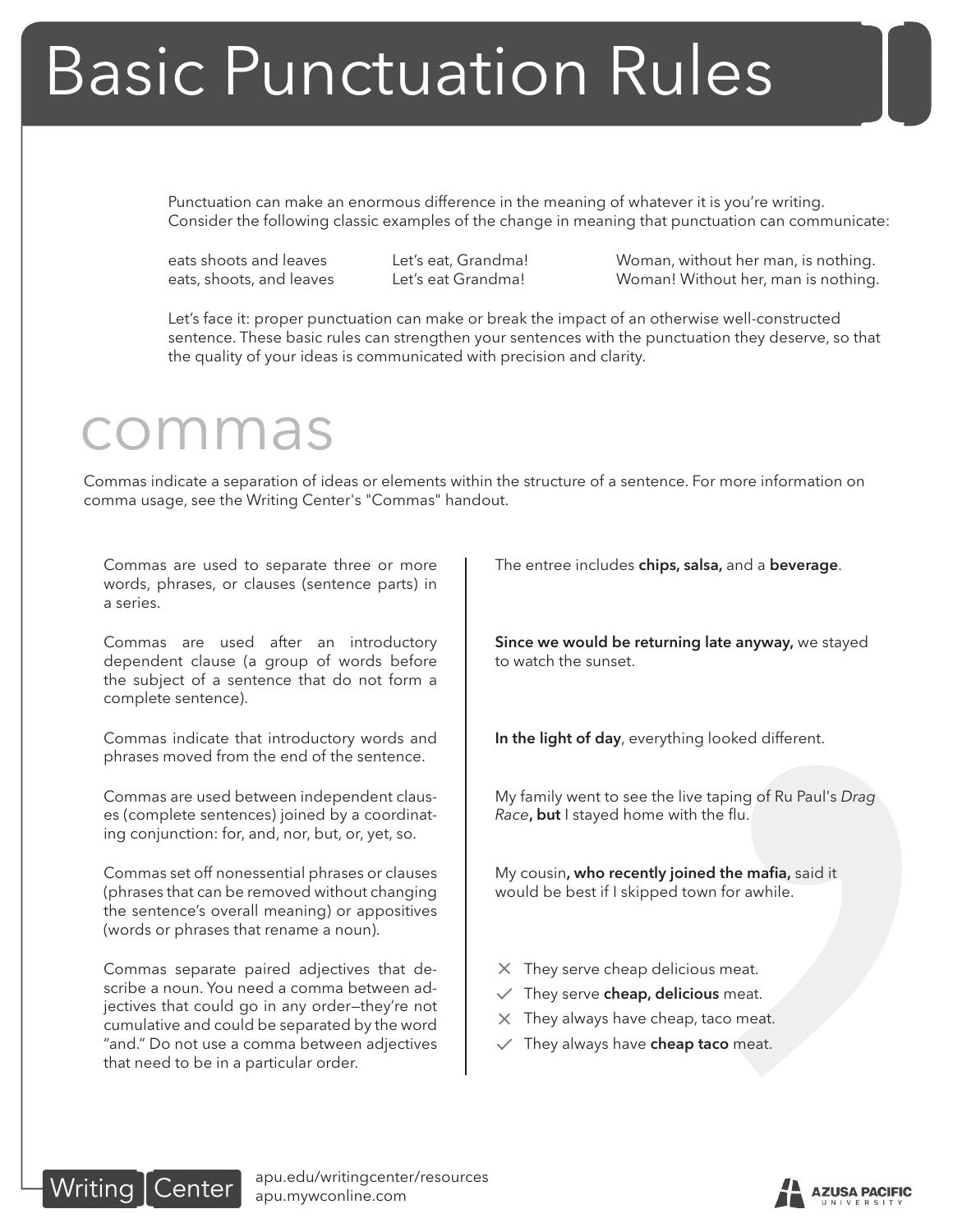### quotation marks

Quotation marks show the beginning and end of a quotation or title of a short work. When citing, the quotation and punctuation rules change; see "Paraphrasing and Quoting" and specific citation handouts for more help.

Quotation marks enclose the exact words of a person.

Do not use quotation marks around a paraphrase or summary.

Quotation marks set off the titles of smaller works within larger works. This can vary between different citation styles, so double check your style guide for accuracy.

Place periods and commas inside quotation marks.

Place semicolons and colons outside quotation marks.

Place question marks or exclamation points inside the quotation marks if they punctuate the quotation only. However, if the quote does not include a question or exclamation, but the sentence itself is asking a question or exclaiming, the question mark or exclamation point sits outside of the quotation marks.

| Sia said, "I'm gonna swing from the chandelier."                                                                                                                 |  |
|------------------------------------------------------------------------------------------------------------------------------------------------------------------|--|
| Sia said she intended to pendulate from a chandelier.                                                                                                            |  |
| "Short Story" Book of Stories<br>"Chapter" Book<br>"Poem"<br>"Episode" Series<br><b>Book of Poetry</b><br>"Song" Album<br>"Article"<br>Magazine/Journal          |  |
| Pope Francis said, "I'll have extra mayonaise on that."                                                                                                          |  |
| I reccommend "the works": it comes with chicharrón!                                                                                                              |  |
| Captain Lightfoot said, "Don't you think it's time we<br>started letting women be pirates, too?"                                                                 |  |
| What did Aesop Rock mean by, "There's smoke in my<br>iris, but I painted a sunny day on the insides of<br>my eyelids"?                                           |  |
|                                                                                                                                                                  |  |
| the sentence but nonessential.                                                                                                                                   |  |
| We visited several European countries (England,<br>France, Spain) on our trip last year.                                                                         |  |
| Grades will be based on (1) participation, (2) in-class<br>writing, and (3) exams.                                                                               |  |
| The snow (do you remember what snow feels like?)<br>was falling heavily.                                                                                         |  |
| I'm not looking forward to presenting to the class on<br>Monday. (My childhood stage fright has never really<br>left me.) I hope I can get it over with quickly. |  |
|                                                                                                                                                                  |  |

#### parentheses

Parentheses set off elements within a sentence that are related to the sentence but nonessential.

Parentheses set off additions or expressions that are not necessary to the sentence. They tend to de-emphasize what they set off. They are often seen as less academic in tone.

Parentheses can enclose figures in a sentence. Note: Use of numbers like this in sentences may vary for different citation styles. Double check citation guidelines.

When the group inside the parentheses forms a complete sentence but is inserted inside a larger sentence, no period is needed. However, if a question mark or exclamation point is needed, it should be included.

When parentheses are used to enclose an independent sentence, the end punctuation belongs inside the parentheses.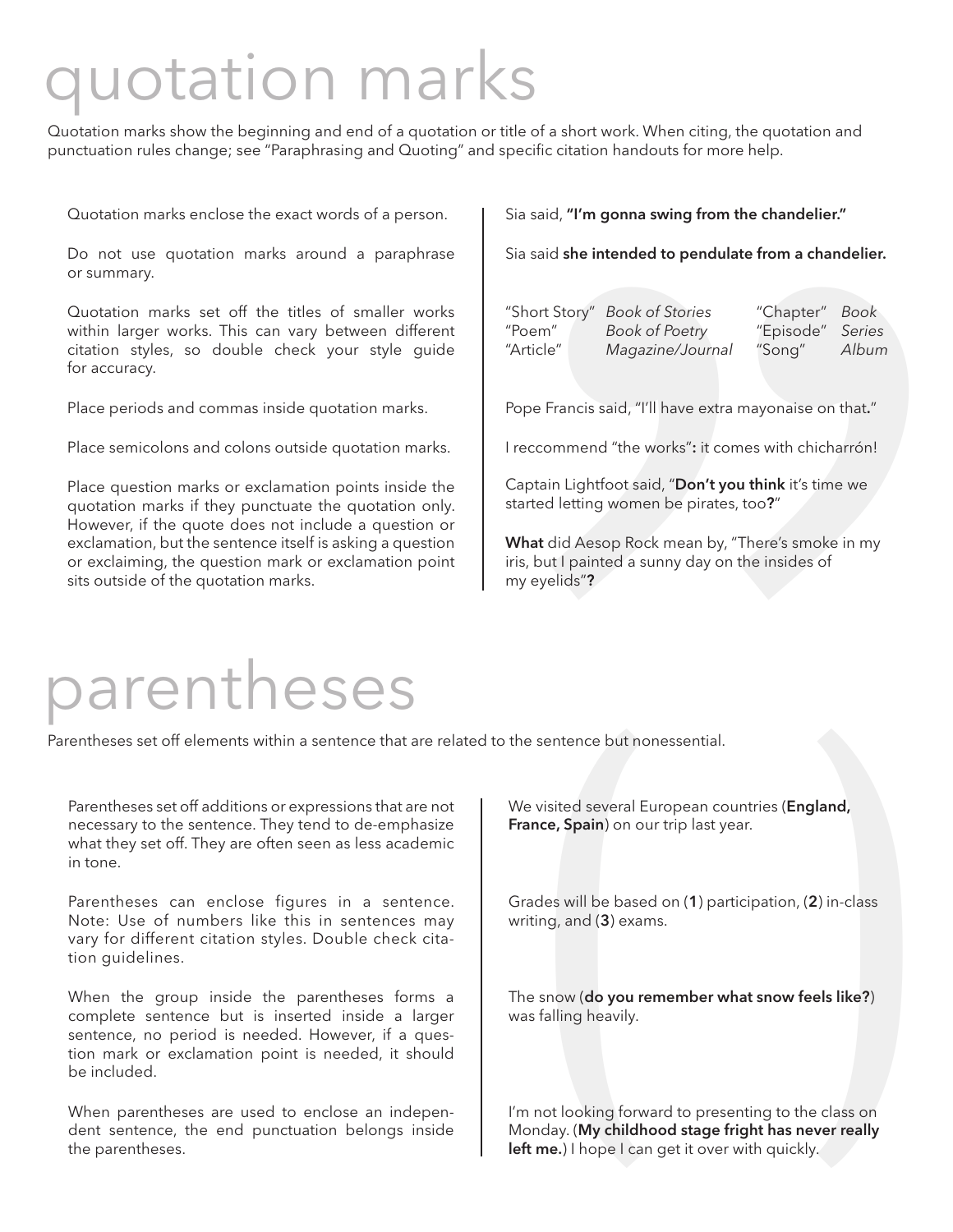## postrophes

| postrophes show possession and also indicate where a letter has been omitted to form a contraction.                                                                                                                                          |                                                                                                                                    |
|----------------------------------------------------------------------------------------------------------------------------------------------------------------------------------------------------------------------------------------------|------------------------------------------------------------------------------------------------------------------------------------|
|                                                                                                                                                                                                                                              |                                                                                                                                    |
| To show possession, add an apostrophe and an s to<br>singular nouns or indefinite pronouns that end in one<br>or body.                                                                                                                       | Jenny's book<br>anyone's guess<br>somebody's laptop<br>the waltz's tempo                                                           |
| Add only an apostrophe for plural possessive nouns<br>ending in s. Remember that the apostrophe placement<br>depends on whether there is more than one noun: stu-<br>dent's books (one student), students' books (more than<br>one student). | my parents' car<br>the musicians' instruments                                                                                      |
| Do not use an apostrophe with possessive personal<br>pronouns.                                                                                                                                                                               | yours, his, hers, ours, theirs, whose, its                                                                                         |
| Apostrophes are also used in contractions (two words<br>which have been combined into one) to mark where the<br>missing letter or letters would be.                                                                                          | $l$ am = $l'm$<br>they are $=$ they're<br>cannot = $can't$<br>$I$ have $= I$ 've<br>$let us = let's$<br>you are $=$ you're         |
|                                                                                                                                                                                                                                              |                                                                                                                                    |
| <b>Typhens</b>                                                                                                                                                                                                                               |                                                                                                                                    |
| yphens are used to form compound words or join word units. They are also used to join prefixes, suffixes,<br>nd letters to words.                                                                                                            |                                                                                                                                    |
| Use hyphens with compound numbers from twenty-one<br>to ninety-nine and with fractions used as modifiers (ad-<br>jectives).                                                                                                                  | forty-two students<br>three thousand five hundred and sixty-seven students<br>two-thirds majority (vs. "two thirds of the voters") |
| Use hyphens in a compound adjective only when it<br>comes before the word it modifies. There are excep-<br>tions; look up compound adjectives in the dictionary if<br>you are unsure whether or not to hyphenate them.                       | a well-liked author<br>an author who is well liked<br>a world-renowned composer<br>a composer who is world renowned                |
| Use a hyphen with the prefixes ex-, self-, and all-; with the<br>suffix elect-; and with all prefixes before a proper noun<br>or proper adjective.                                                                                           | all-star<br>pro-choice<br>ex-mayor<br>self-image<br>non-European<br>senator-elect                                                  |
| Use a hyphen with compound phrases. Note: When<br>describing ages, phrases that function as adjectives<br>will use hyphens, while numbers as adjectives will not<br>use hyphens.                                                             | the nine-year-old boy<br>he is nine years old<br>sister-in-law<br>all-or-nothing<br>soon-to-be<br>up-to-date                       |
| Also, note how hyphens can change meaning, and use<br>them accordingly.                                                                                                                                                                      | a <b>hot-water</b> bottle (a bottle for holding hot water)<br>a hot water bottle (a bottle of water that is hot)                   |
|                                                                                                                                                                                                                                              | to re-press a shirt (to iron again)<br>to repress bad memories (to keep at bay)                                                    |

# hyphens

| y are also used to join prefixes, suffixes,<br>forty-two students<br>two-thirds majority (vs. "two thirds of the voters")<br>a well-liked author<br>an author who is well liked<br>a world-renowned composer<br>a composer who is world renowned<br>all-star<br>pro-choice<br>ex-mayor<br>non-European<br>senator-elect<br>self-image<br>the nine-year-old boy<br>he is nine years old<br>sister-in-law<br>all-or-nothing<br>soon-to-be<br>up-to-date<br>a <b>hot-water</b> bottle (a bottle for holding hot water)<br>a hot water bottle (a bottle of water that is hot)<br>to re-press a shirt (to iron again)<br>to repress bad memories (to keep at bay) |  |  |
|--------------------------------------------------------------------------------------------------------------------------------------------------------------------------------------------------------------------------------------------------------------------------------------------------------------------------------------------------------------------------------------------------------------------------------------------------------------------------------------------------------------------------------------------------------------------------------------------------------------------------------------------------------------|--|--|
|                                                                                                                                                                                                                                                                                                                                                                                                                                                                                                                                                                                                                                                              |  |  |
| three thousand five hundred and sixty-seven students                                                                                                                                                                                                                                                                                                                                                                                                                                                                                                                                                                                                         |  |  |
|                                                                                                                                                                                                                                                                                                                                                                                                                                                                                                                                                                                                                                                              |  |  |
|                                                                                                                                                                                                                                                                                                                                                                                                                                                                                                                                                                                                                                                              |  |  |
|                                                                                                                                                                                                                                                                                                                                                                                                                                                                                                                                                                                                                                                              |  |  |
|                                                                                                                                                                                                                                                                                                                                                                                                                                                                                                                                                                                                                                                              |  |  |
|                                                                                                                                                                                                                                                                                                                                                                                                                                                                                                                                                                                                                                                              |  |  |
|                                                                                                                                                                                                                                                                                                                                                                                                                                                                                                                                                                                                                                                              |  |  |
|                                                                                                                                                                                                                                                                                                                                                                                                                                                                                                                                                                                                                                                              |  |  |
|                                                                                                                                                                                                                                                                                                                                                                                                                                                                                                                                                                                                                                                              |  |  |
|                                                                                                                                                                                                                                                                                                                                                                                                                                                                                                                                                                                                                                                              |  |  |